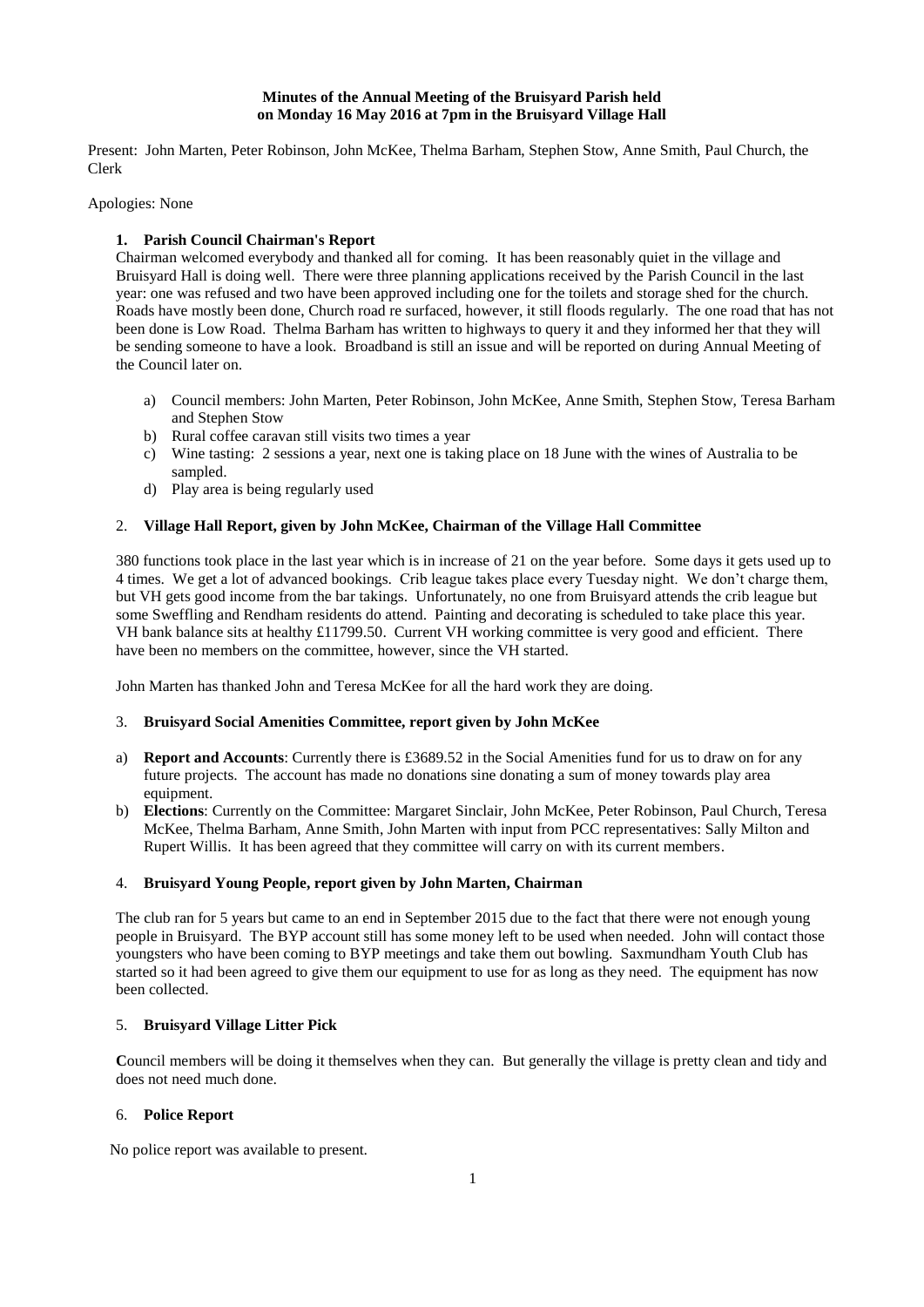#### **7. District and County Councillors' Report**

Councillor for the Hacheston ward, Carol Poulter, delivered the following report in person.

This report is to provide a brief overview of Suffolk Coastal District Council key challenges and achievements 2015/16.

Some interesting Suffolk Coastal District statistics: figures: population of 124,600 (Children 16%, 16-64 59% over 65 25%, there are 58,600 dwellings – includes 6280 housing assoc, large rural district – 88,938 hectares, 76km of coastline, 5730 businesses – energy, telecoms, port, tourism, food, art, small business.

## Council Tax 2016/2017

We have agreed to put up Council Tax bill for this coming year (2016/17) by just under 2 per cent (1.99% to be exact).

This is disappointing, as we have kept Council Tax frozen at 2010 levels, but it needs to be put into context – the increase will be less the £3 (or about 25p a month) for a Band D property, with their Council Tax rising from £149.40 to £152.37 a year. This is the first time we have done so since 2010 and it is important that we explain the reasons for this increase – and the fact we are investing in building a strong and vibrant economy. The reality is that our funding from central Government has been cut by 40 per cent in the last five years. In the same period Suffolk Coastal also froze its portion of the Council Tax, leading to a reduction in our net budget of £3.7 million. Now Government is removing the Revenue Support Grant, significantly reducing our core funding by over £2.5 million by the end of this Parliament. Another essential part of our funding, the New Homes Bonus is also likely to be cut. Taken together, funding from these sources reduce from over £3.6m in 2015/16 to around £500,000 in 2019/20. We recognise that Government is doing this as part of the drive to reduce the national deficit, but on a local level we need to properly fund our services.

## Further Transformation in East Suffolk

The Simultaneous Cabinet Meeting in mid-March attracted considerable public and media interest. It resulted in the Cabinets of both Councils agreeing that the officers should develop a Business Case to explore the possible benefits of Suffolk Coastal and Waveney formally merging.

We were the first councils in Suffolk – and among the first in the country – to go down the partnership working route, appointing a joint Chief Executive in 2008. The success of this partnership working has been central to our ability to make £16million efficiency savings since then.

Although we have a strong track record of partnership working with Waveney, it is important to stress that this is not a fait accompli and we are at the start of a long process. These proposals are still at a very early stage.

But, in the current economic climate, when Councils are being forced to put up Council tax for the first time in six years, we have a duty to continue to explore new and innovative ways of making savings.

As such, we need to look closely at the benefits of a merger, but we will only take this forward if we feel it will help us to deliver better services and value for money. However, before any merger could take place, it would have to be agreed by both Full Councils, as well as there being public consultation and the Boundary Commission being involved.

Any such proposal would be subject to a lengthy and full democratic process, which would be in the public domain over a period of years and would not be implemented before the 2019 elections.

# Business Plan

At a time of great challenge for local authorities across the country, Suffolk Coastal and Waveney District Councils have published their vision for the delivery of services to communities across the two districts. The **East Suffolk Business Plan** presents the Councils' key priorities and ambitions between now and 2023 and details how they will seek to improve the lives and opportunities of all local communities. This is the first time the Councils' have ever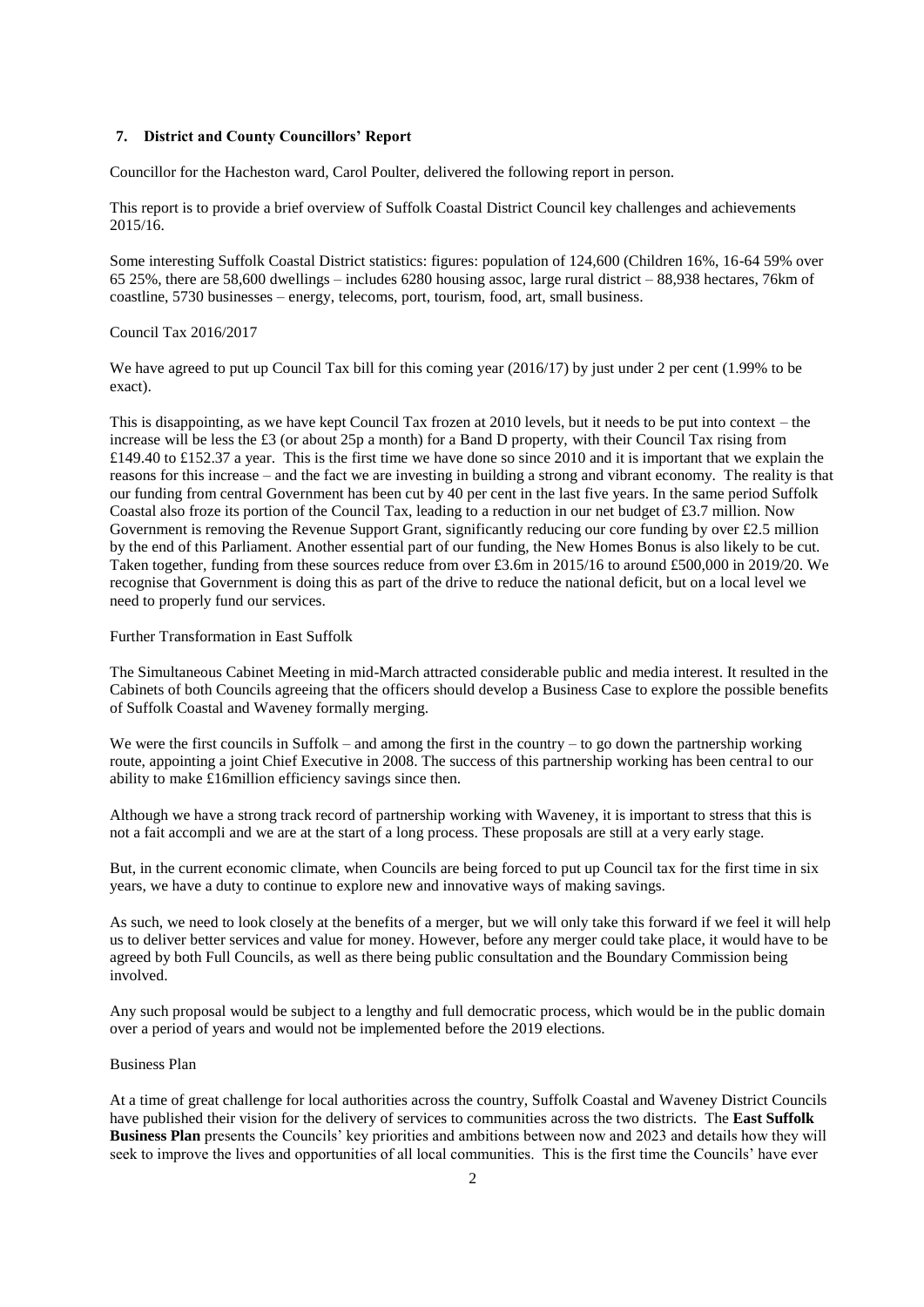produced a joint Business Plan and, as one of the most progressive local government partnerships in the country, it is a natural progression following many years of innovation. To read our Business Plan, visit: [www.suffolkcoastal.gov.uk/east-suffolk-means-business-business-plan](http://www.suffolkcoastal.gov.uk/east-suffolk-means-business-business-plan)

### Devolution

Following the announcement by the Chancellor, George Osborne, about the Devolution proposals for East Anglia (Suffolk, Norfolk and Cambridgeshire), Suffolk's Leaders and Chief Executives met on Wednesday, 23 March, to begin discussions on the detail which needs to be worked through before all councils vote on a proposed deal later in the year.

Ahead of any decisions being taken, we are all agreed that we must engage with communities and other key groups to make sure they both understand what is and isn't part of the proposed deal but also to hear what their views on it are.

We will keep you updated, as this engagement process develops but for the latest Devolution information see: [www.suffolkcoastal.gov.uk/yourcouncil/a-devolution-proposal-for-suffolk/homes.](http://www.suffolkcoastal.gov.uk/yourcouncil/a-devolution-proposal-for-suffolk/homes) We are investing £1.68million in creating more affordable homes to ensure people can stay within the communities where they are raised and work. This money has come through Section 106 money we have built up over the years into unlocking the development potential in the District to provide more affordable homes. We are now looking to bring in new specialist staff to help us decide the best ways of using this money, but it may be that Suffolk Coastal may effectively become a developer, buying land to build affordable homes on, getting them built and then selling them to the people that need them. We will obviously have to work closely with colleagues on the Town and Parish Councils, as well as developers, to get this moving, but this is an exciting new innovation for Suffolk Coastal and shows our commitment to making things happen in this area.

#### Housing

A total of 175 affordable homes have been completed in the District since 2010/11. Of these 58 were completed in the last year, including 14 homes developed by demolishing existing homes no longer fit for occupation;

#### Sale of Melton Hill

At the end of January, we selected a preferred bidder for Melton Hill, subject to contract, ahead of our move to the new building in Melton. The selected preferred bidder, Active Urban Property Group (AUPG), is also in the process of launching its Community Planning process. The group is holding a Community Planning Weekend on Friday and Saturday, 15 & 16 April (from 2pm-5pm on 15 and 11am-4pm on 16 April), to develop the vision for the new development, then stage a Report Back Presentation on Tuesday, 19 April (at 6:30pm). All these events will be held at Woodbridge Primary School in Wilkinson Way. The Community Planning Weekend gives local people the opportunity to contribute to the planning through workshops and hands-on planning groups. Attendance is on a 'drop-in' basis, with people welcome to pop in to see the exhibition and chat for a few minutes or stay for the entire event.

### New Offices

The work to build Suffolk Coastal's new headquarters, opposite Melton Railway Station, is progressing well. The move will reduce our running costs, saving £8million of tax payers' money over 20 years. We will be taking over the building to fit it out to our requirements with the intention of moving into it during the autumn. The building will officially be named 'East Suffolk House' after Councillors and members of staff came up with suggestions.

#### Customer Services in local libraries

Work to develop and upgrade Suffolk Coastal District Council's Customer Services in Woodbridge Library is due to be completed in March. The development is part of the Council's plan to provide more services in the heart of the community at our current shared facility within Woodbridge Library and supports our move to new council offices. The development is part of our work to take services out into the heart of communities, working in partnership with Suffolk Libraries in Woodbridge and Felixstowe offering customer services, tourist information and benefits advice in central locations.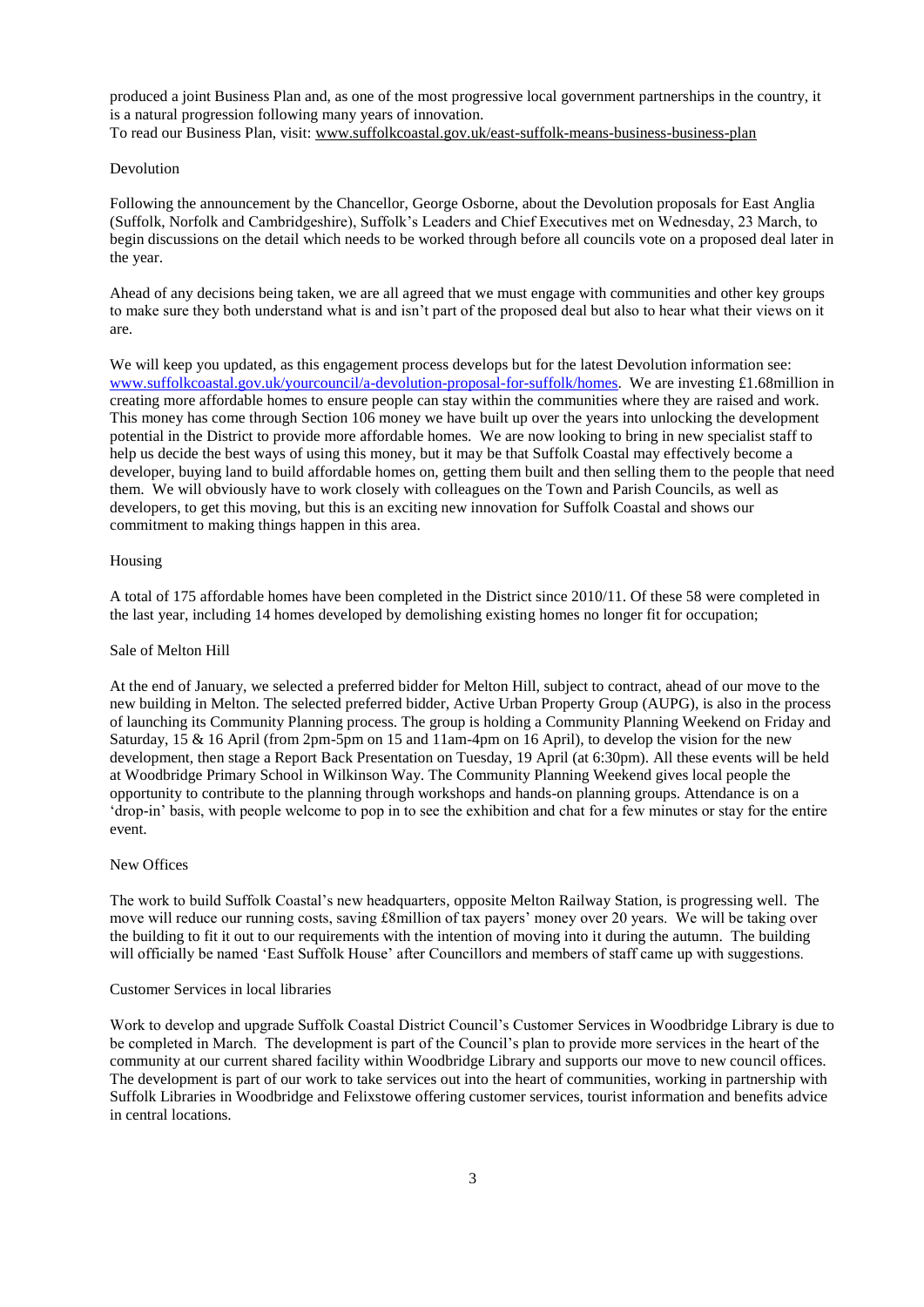### Enabling Communities

We've had another successful year supporting our communities through our councillors Community Enabling Budgets. This year, each councillor had £5,500 to spend on supporting community projects, local organisations and initiatives. In total they have spent over £200,000 on over \_ projects across the district. Projects this year have included supporting a number of charities, activities for young people, helping care for older people and helping to support local events.

#### Brown bins

Brown bins will continue to be collected for free in Suffolk Coastal following a decision in November. The issue was prompted in response to Suffolk County Council's decision to reduce funding of recycling credits in this area. This is an important issue for Suffolk Coastal. We have an excellent track record on recycling. In 2013/14 we were in the top 10% of local authorities in the country (coming 19<sup>th</sup> out of 352 authorities) with a recycling rate of 57.44%. Although we recognise that there will be financial implications for this Council, the decision to not charge for this service was taken to allow us to build on this good recycling performance.

### Developments in Felixstowe

A lot of progress has been made in Felixstowe over the last year. The Seafront Gardens were officially completed in December last year. Work to Martello Tower P has also been finished making the Martello Park area more complete.

Work to create an outdoor events area at the boating lake and Go-Kart site has now started and is due to be completed during the summer. The new area will feature a grassed open space and hard standing car park. The area will serve as a multi-use events space which will function as a car park and picnic area when not required for events. It is anticipated that the events area could attract fairs, markets and exhibitions to support the local Felixstowe economy. This regeneration will bring this site in line with the other successful projects which are boosting the economy of Felixstowe and attracting extra tourists into the town.

#### New website

Our website is currently being updated – look out for a new look and feel later in the spring. The [www.eastsuffolk.gov.uk](http://www.eastsuffolk.gov.uk/) website will incorporate both Suffolk Coastal and Waveney websites onto one platform and aims to be clearer and more accessible through smartphone devices and tablets.

# Part Night Street and Footway Lighting

Work to install an 'intelligent lighting system' to all our street and footpath lights has now been completed. This allows us to move to part night lighting (effectively switching off the majority of street and footpath lighting between midnight and 5.30am), in line with the current Suffolk County Council and other District and Boroughs in the county. The Town and Parish Councils, among others, were informed of this work and consulted about the plan to introduce part night lighting in 2014. However, we intend to send round further detailed information about the plans ahead of any move to implement part night lighting during the summer months (after the clocks go forward), as well as issuing a press release and putting information on the website.

## Local Economy

Suffolk Coastal has the strongest economy in the County with 5730 businesses and our unemployment rate is a very low .7%.

Councillor for the Suffolk County Council emailed the following report for the attention of the Parish Council.

Council Tax for sixth year in a row

SCC's share of council tax is to be frozen for a sixth year in a row. This means that Suffolk residents will not pay any more than they did in 2010/11.

The council has made savings in excess of £170million since the Government's deficit reduction programme began in 2011/2012 and faces the need to make further savings of over £80million during the next two years. The budget passed in April saw a ZERO% increase in base Council Tax. The Administration decided to implement the 2%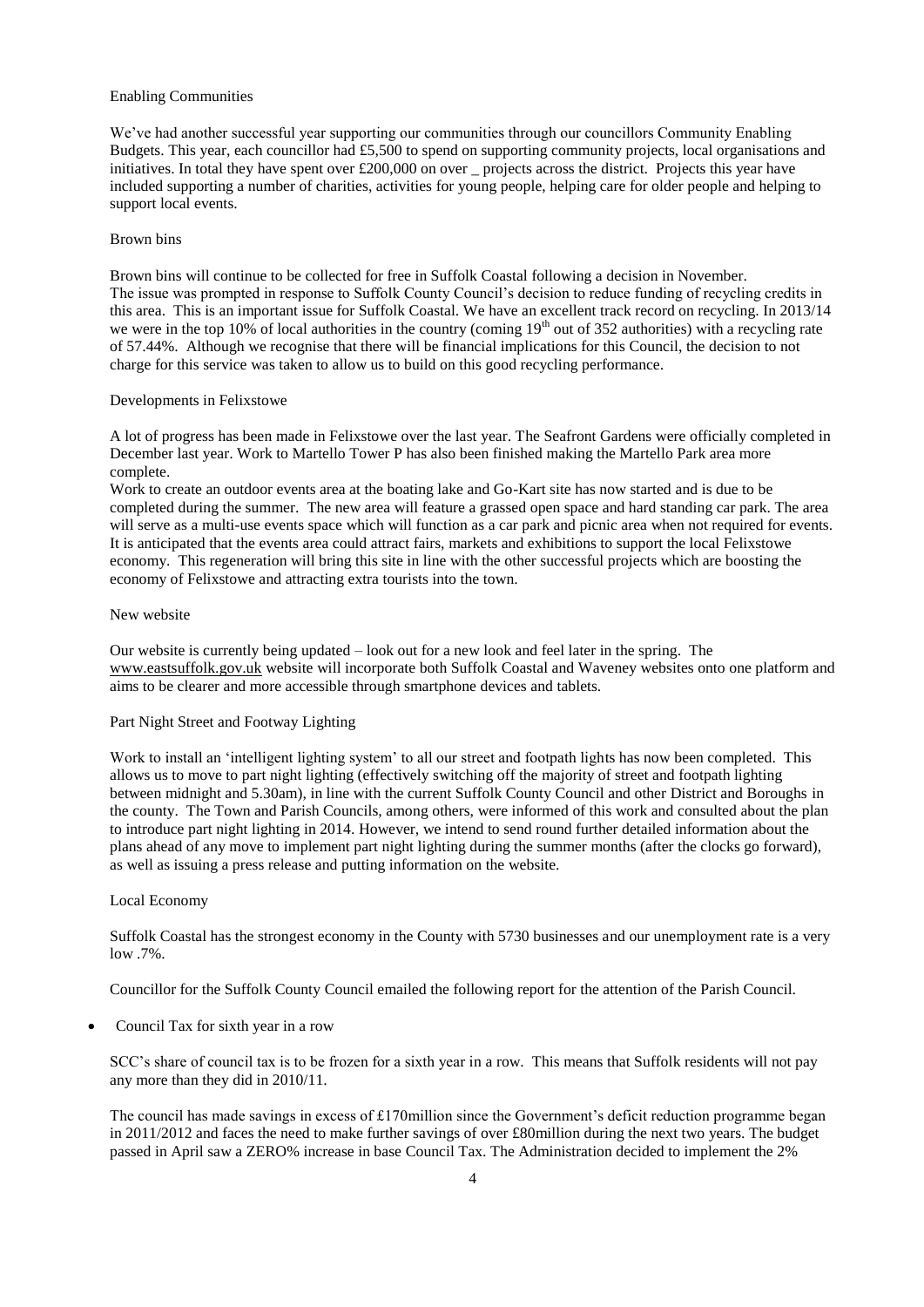National Adult Social Care Levy to support the implementation of the National Living Wage. The budget for Adult Social Care and Children's Services increased. SCC has achieved its target savings and looks set to achieve next years.

Children's Services NOW RATED 'Good' by Ofsted

Suffolk County Council's Children's Services has been rated GOOD by Ofsted following the publication of its inspection report on 15th February 2016. The report praises the work of the council in protecting and looking after children and young people, with some areas of outstanding practice highlighted in the report. The inspection was carried out between 23 November and17 December 2015.

Suffolk now sits in the top 22% of local authorities in the country. 78 councils have been inspected so far under Ofsted's new framework. No authority has been judged outstanding and of the last 17 inspections across the country, just one authority had been judged GOOD, until Suffolk's rating. Whilst SCC Children's Services meets its savings targets we are actually improving the service that we provide. In comparison NCC has injected an extra £30m into its service and has consistently been rated 'Inadequate'.

Education attainment in Suffolk

There has been a 4% rise in the number of students getting five or more A\*-C grades, including English and Maths. It means that 56% of Suffolk's year 11s got the expected level of attainment. The validated figure for 2014 was 52%. Suffolk's results have increased by 2.6% from last year's provisional results and see Suffolk rise 17 places in the overall league table, going from  $124^{th}$  to  $107^{th}$ . 77% of 11-year-olds achieved level 4 or higher in their SAT tests in the three subjects in  $2015 -$ up from 73% in 2014.

This closes the gap to the national average to just 3%. This is the third consecutive year the gap between Suffolk and the national figure has closed. Suffolk was 7% points behind the national average in 2012 - the results show Suffolk as the most improved local authority in the entire Eastern region, with a higher percentage rise than the other 10 local authorities in the area.

Suffolk has also improved in the national ranking and is now in 134th place out of 152. This is an improvement of six places from last year. Progress in Writing between Key Stages 1 and 2 is another improvement. The percentage of pupils making the expected progress went up from 89% in 2014 to 91% this year. The percentage of children making expected progress from Key Stage 1 to 2 in Reading and Maths also increased – with both seeing a 1% point rise. In all three subject areas the increase in Suffolk was greater than the national rise.

it'S 'GO' for third crossing in Lowestoft and the Wet Dock in Ipswich

As part of the Chancellor's budget announcements, Suffolk featured strongly with the green light being given for both Lowestoft's third crossing over Lake Lothing and the new Wet Dock crossing in Ipswich. Lowestoft will get the third crossing over Lake Lothing after many years of campaigning and a recent petition signed by over 10,000 people. The Prime Minister committed to the crossing prior to the last General Election, committing the Government to deliver a new crossing by 2020. With this further pledge of £70 million the county council finally has the funding firmly in place to press ahead with the detailed planning required in order to bring about a third crossing over Lake Lothing. This is a massive piece of work and is estimated to cost in the region of £80-100 million, but in addition to the £70 million pledged by central Government, SCC will work to source the remaining money from local funding sources.

The third crossing will provide critical regional infrastructure for Suffolk and the wider eastern counties, as people and businesses move through Lowestoft to access the growing enterprise zone with its array of business and development opportunities. The approved business case by Suffolk County Council and the New Anglia LEP followed extensive analysis of options and potential impact and consultation and engagement with the local business community. The benefits of the scheme in the business case are reduced journey times for commuters and businesses and the alleviation of congestion. The project supports the continued development of future business growth in Lowestoft and the town's regeneration.

In addition to the third crossing in Lowestoft, the go-ahead has also been given for a new wet dock crossing in Ipswich, which will span the waterfront area of the town to connect communities with a new road infrastructure that will also serve a business and innovation centre based on an island in the dock itself.